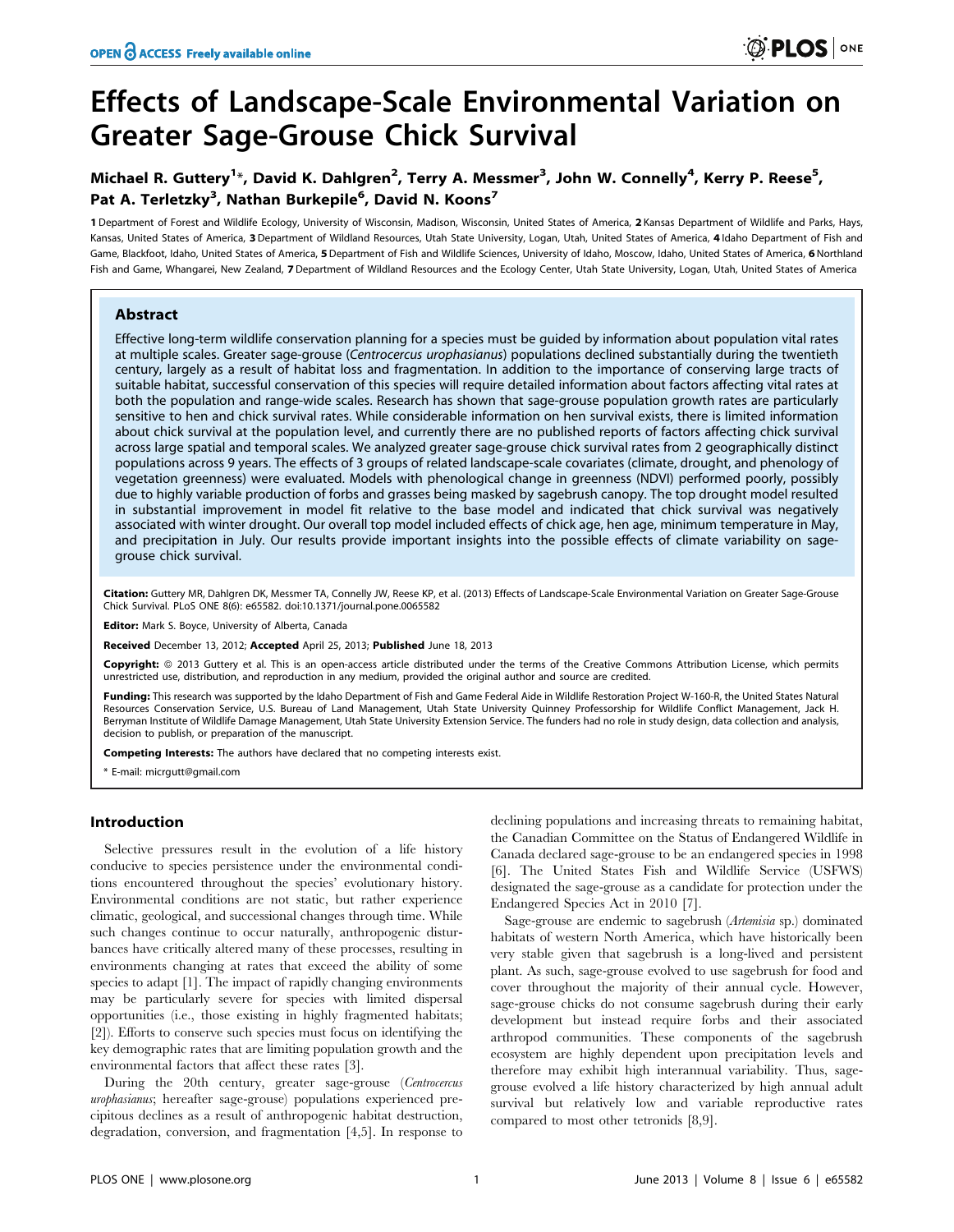Recently, researchers have applied life cycle models to gain a better understanding of factors affecting greater sage-grouse at the population [10] and range-wide scales [9]. Although both studies found sage-grouse population growth rates to be most sensitive to variability in adult female survival, they also found chick survival to have the second largest impact on population growth. While numerous studies have evaluated factors which influence survival rates of adult female sage-grouse [11,12], little is known about factors affecting chick survival. Generally, demographic rates to which the population growth rate is highly sensitive have low temporal variability [13,14]. Thus, chick survival should exhibit greater inter-annual variability and could therefore contribute more to spatio-temporal variability in population growth rate [15] even though sage-grouse populations are more sensitive to hen survival.

Previously published studies of factors affecting sage-grouse chick survival [16,17,18] have focused on micro-scale habitat factors such as percent coverage and height of forbs and grasses and availability of arthropods at chick location sites. These studies follow logically from previous research on sage-grouse brood habitat selection [19,20,21,22] and chick diets [23,24,25,26]. Collectively, these studies clearly demonstrate that broods typically select relatively mesic habitats with abundant forbs and arthropods and that these choices are related to chick survival. However, existing studies have not investigated the impacts of large-scale environmental processes (drought, temperature, etc.) on sagegrouse chick survival.

Landscape-scale environmental factors such as habitat condition, drought, and climate may be correlated with chick survival. Normalized Difference Vegetation Index (NDVI) is a commonly used index of plant production and habitat quality [27,28,29,30], with higher values of the index corresponding to increased levels of ''greenness''. Despite being less sensitive to plant phenology in sagebrush steppe ecosystems [29] and potential biases due to image quality, NDVI has been shown to be positively related to sage-grouse recruitment and population growth [27]. Drought and climatic variables can work independently and in concert to affect habitat parameters and can be reflected in NDVI values. For example, measures of drought, precipitation, and temperature can be correlated to winter snow pack which is known to be a major driver of vegetation dynamics throughout much of the mountainous regions of western North America [31]. However, climatic variables may affect sage-grouse chick survival in ways other than through their influence on habitat quality. Young grouse may be susceptible to exposure mortality during periods of extreme temperatures [32]. Additionally, numerous studies have documented increased nest and chick predation rates following precipitation events (i.e., moisture facilitated predation hypothesis; [33,34,35]). This effect is typically attributed to increased scent production resulting from increased bacterial growth when skin and feathers are wet [36]. Although the assumptions underlying the moisture facilitated predation hypothesis have not been thoroughly evaluated in the context of the hypothesis, the processes of moisture facilitating microbial activity and increased microbial activity resulting in increased scent production have been well documented in other fields of study [37,38,39,40].

The objective of our study was to model the effects of landscape scale biotic (habitat greenness) and abiotic (climate and drought) factors on sage-grouse chick survival. We demonstrate the utility of data that can be readily obtained for virtually any geographic region or temporal period via web-based resources for predicting sage-grouse chick survival.

## Materials and Methods

### Study areas

Data were collected as part of 2 larger studies conducted in Idaho and Utah (Fig. 1). The Idaho study was conducted from 1999–2002 in sagebrush-grassland habitats of the Upper Snake River Plain in southeastern Idaho  $(44^{\circ}13'N, 112^{\circ}38'W)$ . This area was characterized by relatively low topographic relief with elevation across the site ranging from 1300–2500 m. Approximately 50% of the area was privately owned, with the remainder being public lands administered by the U.S. Bureau of Land Management (BLM). Annual precipitation varied by elevation with low elevation areas receiving 17.5 to 30.0 cm of precipitation. Most sage-grouse habitat at lower elevations was dominated by Wyoming big sagebrush (A. tridentata wyomingensis). At higher elevations precipitation ranged from 30.5 to 45.5 cm annually and the habitat was dominated by mountain big sagebrush (A. t. vaseyena). Livestock grazing and cropland agriculture were the dominant land uses across the area [41].

The Utah study area was located on Parker Mountain in southcentral Utah (38 $\degree$ 17'N, 111 $\degree$ 51'W). Research on sage-grouse chick survival was conducted on this site from 2005 through 2009. The area encompassed 107,478 ha and was administered by the Utah School and Institutional Trust Lands Administration (40.8%), United States Forest Service (20.2%), BLM (33.9%), and private ownership (5.1%). Parker Mountain is a sagebrush-dominated plateau at the southern edge of the sage-grouse range. It is one of the few areas remaining in Utah with relatively stable numbers of sage-grouse, and it includes some of the largest contiguous tracts of sagebrush in the state [42]. Grazing by domestic livestock is the predominant land use practice across the study site. The area receives between 40 and 51 cm of precipitation annually, which generally exhibits a bi-modal pattern, occurring either as rain during the seasonal monsoonal period from late summer and early autumn or as snow during winter.

### Field methods

We captured female sage-grouse on and around leks using spotlights, binoculars and long handled nets [43,44] during early spring (March–April). Captured hens were classified as being either second-year (SY) or after second-year (ASY) birds based on wing characteristics as described by Beck et al. [45]. Birds were fitted with 15–19 g necklace style radio-transmitters (Advanced Telemetry Systems, Isanti, MN, USA; Holohil Systems, Carp, Ontario, Canada) and released at the capture location.

Marked hens were monitored during April and May to determine if they initiated a nest. Nesting was confirmed visually, but hens were never intentionally flushed from their nest due to the tendency of female sage-grouse to abandon their nest if disturbed [46,47]. Nesting hens were visually monitored every 2–3 days to determine nest fate. Nests were monitored daily as the anticipated hatch date approached.

We captured chicks by using telemetry equipment to locate radio-marked hens. During capture events, the brood hen was flushed and chicks were captured by hand and placed in an insulated container to help maintain body temperature. We captured most broods within 48 hours of hatching with all broods being captured within 1 week of hatching. Captured chicks were weighed to the nearest gram and marked with  $a \le 1.5$  g backpackstyle radio-transmitter (Advanced Telemetry Systems, Insanti, MN in 1999–2001 and 2005, Holohil Systems, Carp, Ontario, Canada in 2006–2008, and American Wildlife Enterprises, Monticello, FL in 2009) attached with 2 sutures [48]. For the Idaho study site, 2–3 chicks per brood were selected at random to receive radio-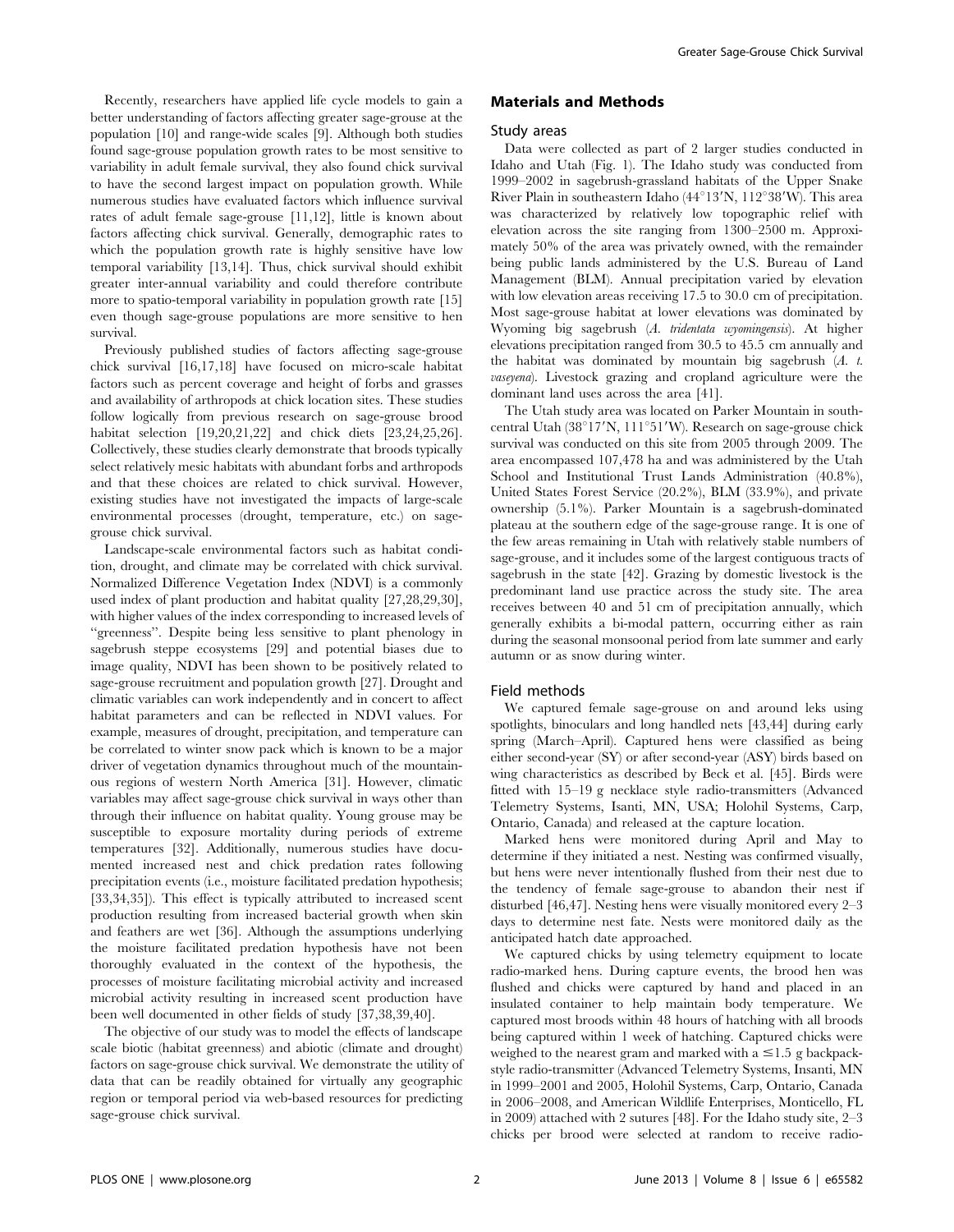

Figure 1. Map of study areas in Idaho and Utah. doi:10.1371/journal.pone.0065582.g001

transmitters. At the Utah study area, we marked all captured chicks except in 2006 when 3 chicks from each brood were randomly selected to receive transmitters. Chicks found dead in the immediate vicinity of the capture site were considered to have died as a result of handling and were excluded from subsequent analyses. Broods were typically checked within 12 hours of being marked and all chicks classified as capture mortalities were found intact within a few meters of the release site, indicating that their death was directly attributable to the capture event. Our decision to exclude chicks classified as capture mortalities from our analysis may have inflated survival estimates if some of these mortalities were in fact not related to capture. However, we do not believe this was a common occurrence if it occurred at all.

Marked chicks were located every 1–2 days until they reached 42 days of age. Monitoring intervals did occasionally exceed 2 days due to inclement weather events or difficulties locating broods following large movements. Extensive efforts were made to find any chicks missing from a brood. We occasionally recovered chick transmitters with no chick remains or signs of predation. These recoveries were classified as mortalities although it is possible that transmitters may have been lost for reasons other than chick death. Alternatively, we could have right-censored these specific events. While this would have been a valid option, we chose to treat the events as mortalities to ensure that our survival estimates were conservative. Due to the difficulty of distinguishing predation from scavenging, we did not assign specific causes of mortality.

All necessary permits were obtained for the described field studies. Permission to capture and mark sage-grouse in Idaho was obtained from the Idaho Department of Fish and Game and from the Utah Division of Wildlife Resources for the Utah study site. Grouse capture and transmitter attachment procedures were approved under the Utah State University Institutional Animal Care and Use Committee (IACUC) permit #945R and #942 and University of Idaho IACUC permit #2000-7.

### Covariate data

We compiled year and site specific covariate data pertaining to drought, landscape greenness, and climate. We included seasonal (preceding winter and current summer) and monthly (May–July) Palmer Drought Severity Index (PDSI) and Palmer Z-Index (PZI) values. For climate and drought covariates, we defined winter as the period from 1 November to 30 April because precipitation

would likely fall as snow on both study sites during these months. Summer was defined as the period from 1 May through 31 July. We did not include August because very few broods were monitored beyond July.

While both the PDSI and PZI indices are measures of drought and their values interpreted similarly (negative values correspond to drought conditions while positive values indicate wet conditions), the PDSI is most appropriate for measuring conditions across long time periods (several months) while the PZI is designed to measure conditions across shorter time periods (several weeks to a few months, [49]). Although drought is often thought about in terms of the presence or absence of precipitation, PDSI and PZI also account for site specific rates of evapotranspiration, soil moisture recharge, runoff, and moisture loss [50]. Additionally, both drought indices are calculated relative to the long-term average drought conditions at a specific site. As such, values of each index are standardized to have a common interpretation across locations [50]. All drought data were downloaded from the National Oceanic and Atmospheric Administration's National Climate Data Center (http://www.ncdc.noaa.gov/temp-andprecip/time-series/index.php).

Climate variables of interest included total precipitation, minimum temperature, and maximum temperature for the same seasonal and monthly periods described above. Unlike drought covariates, climate covariates were not adjusted to account for other physical processes or long-term site-specific averages. Because complete and representative weather station data were not available for both study sites, we used the Parameter-elevation Regressions on Independent Slopes Model (PRISM; http://www. prism.oregonstate.edu/) to estimate climatic data for both sites. PRISM is a knowledge-based climate analysis system capable of generating gridded predictions of climate data from known point climate data and a digital elevation map [51]. We used ArcMap10 to generate minimum convex polygons around all chick locations at both sites to define our study sites. We then extracted climate variable data from the corresponding PRISM layer.

Phenological change in landscape greenness was measured using NDVI for each study area. We generated NDVI values using Landsat 4–5 satellite images obtained from the United States Geological Survey EarthExplorer website (http://earthexplorer. usgs.gov/). We selected images captured between 1 May and 31 August with minimal cloud coverage. Due to variability in image quality (i.e., cloud cover) and capture date, we were not able to use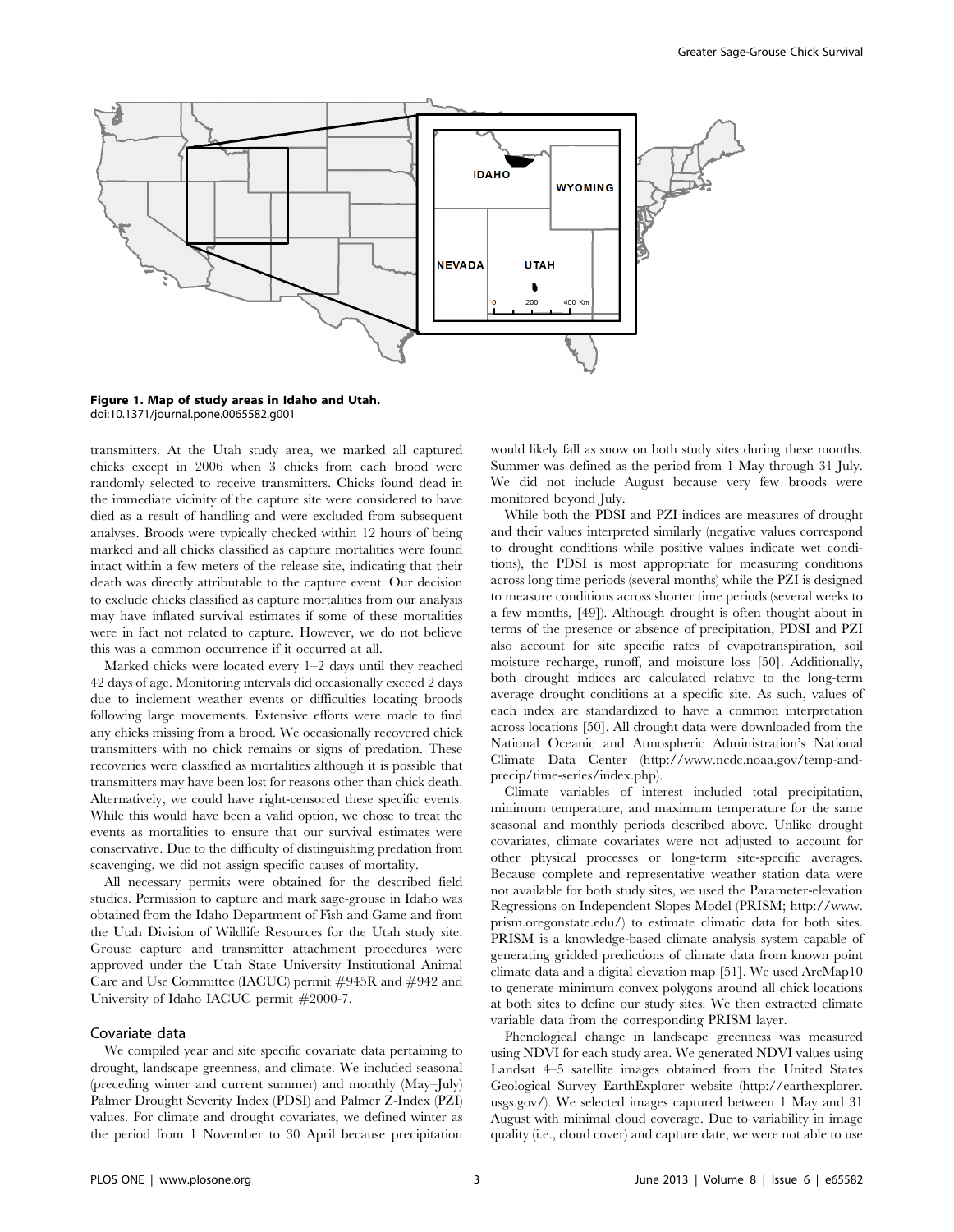images taken on identical dates across years. Images were processed using the ERDAS Imagine remote sensing image analysis software (Intergraph, Madison, AL, USA) to apply radiometric corrections that eliminated background noise while retaining temporal variance in vegetative reflectance [52]. We used ERDAS Imagine to calculate NDVI on a pixel-by-pixel basis for each image based on the ratio of red to near-infared reflectance [53]. For each site, we fit our observed NDVI values to a linear model:

# $NDVI = Year + Date + Date^2 + Year * Date + Year * Date^2 + \varepsilon,$

to estimate daily NDVI values where  $\varepsilon \approx N(0,\sigma^2)$ . This model provided a good fit to the data  $(R^2>0.80, F_{11}>4.50, P<0.001)$ . We used predicted values to estimate mean and maximum NDVI values for May, June, July, and summer (as defined above). We also estimated the mean NDVI value at the date of hatching, 15 days before hatch, date of each survival observation, and 5 and 10 days prior to the date of each observation. Finally, because variability in NDVI was low due to sagebrush obscuring the phenological progression of forbs and grasses, we adjusted all NDVI values by subtracting out the year and site specific NDVI value on 1 May. This linear transformation effectively removed baseline site and year variation, thereby allowing our analysis to focus more directly on the effect of within-year plant phenology at a site.

# Analysis

Missing chicks whose fate could not be determined were removed (i.e., right-censored) from the data set at the time of their last confirmed detection. Failure to locate chicks may have been the result of transmitter failure, the chick being removed from the study site by a predator, or long distance movements that exceeded the range of the transmitters. On a few rare occasions, chicks were found alive several weeks after going missing. The flexibility of our model allowed us to reintroduce these chicks back into the data set once rediscovered. Alternatively, we could have assumed that missing chicks were either dead or alive but our approach likely provides the most realistic estimate of chick survival because only chicks with known fate were allowed to influence daily survival rates [17].

We modeled sage-grouse chick daily survival rates from hatch to 42-days of age using the known-fate maximum likelihood estimator developed by Manly and Schmutz [54] and extended by Fondell et al. [55]. This model assumes a piecewise survival function such that the survival rate from age  $t$  to age  $t+1$  is:

# $\Phi_t = \exp(-\alpha_i)$

where  $\alpha_i \geq 0$ , for  $t_{i-1} \leq t \leq t_i$ , with  $t_0 = 0$ , and  $i = 1, 2, \ldots, p$ . Therefore the daily survival rate (DSR) for ages 0 to  $t_1$  days is assumed to be  $\exp(-\alpha_1)$ , the DSR for ages  $t_1$  to  $t_2$  days is assumed to be  $\exp(-\alpha_2)$ , and so forth, with p survival intervals. If  $N_a$  chicks are observed in a brood at age a then the number of survivors at age  $b>a$ , N<sub>b</sub>, has a binomial distribution with mean:

$$
E(N_b|N_a) = N_a \Phi_a \Phi_{a+1} \cdots \Phi_{b-1}.
$$

To account for extra-binomial variance, the variance term is:

$$
V_1(N_b|N_a) = D * V(N_b|N_a),
$$

Where D is a constant and  $V(N_b|N_a)$  is the binomal variance given by:

$$
V(N_b|N_a) = N_a \Phi_a \Phi_{a+1} \cdots \Phi_{b-1} (1 - \Phi_a \Phi_{a+1} \cdots \Phi_{b-1}).
$$

This variance formulation assumes that most extra-binomial variation is the result of lack of independence in the fates of chicks within broods. Given this formulation and assumptions, the log-likelihood function for the observed number  $n_b$  at the end of a survival period is derived from the normal density function and takes the form:

$$
L(\alpha_1, \alpha_2, \cdots, \alpha_p, D) =
$$
  

$$
\sum \left[ -0.5 \log_e \{ 2\pi V_1(N_b|N_a) \} - \frac{0.5\{ n_b - E(N_b|N_a) \}^2}{V_1(N_b|N_a)} \right],
$$

where the summation is over all the instances in the data set where a brood size is observed at time  $a$  and then observed next at time  $b$ [54].

This generalized linear model is appropriate because it allows for variable observation intervals, changes in brood size due to missing chicks, and accounts for lack of independence in fates among chicks within a brood by using a quasi-likelihood approach [17,54,55]. Values of D near 1 indicate minimal dependence in the fates of brood mates whereas larger values correspond to decreasing independence among brood mates [54]. Covariates were modeled using a logit-link. Maximum likelihood estimates for all parameters were estimated using the 'OPTIM' function in R 2.14.1 [56].

To examine processes affecting chick survival in our populations, we first developed models that included alternative parameterizations of chick age. For example, we created models with categorical age classes wherein the categories were based on biological development of chicks, such as pre- versus post-flight ages or early ages when the diet consists primarily of insects versus later ages when forbs become important. We also considered linear and quadratic models of age treated as a continuous variable. Competing models of the various chick age parameterizations were ranked using the quasi-likelihood version of Akaike's Information Criterion adjusted for sample size  $(QAIC_c: [57,58])$ . Models with  $\Delta QAIC_c \leq 2$  were considered to be equally supported by the data, and when this occurred we applied the principle of parsimony and based our inference on the model with the fewest parameters [59]. Upon identifying the best parameterization of chick age, we next considered the addition of hen age (SY or ASY) and hatch date effects, as both have been shown to be important predictors of sage-grouse chick survival [17,60]. Year and site effects were not modeled explicitly because all covariates of interest were site and year specific (i.e., site and year effects were modeled implicitly). The validity of the approach was assessed by adding year and site effects to our final top model and monitoring the change in  $QAIC<sub>c</sub>$ .

We then developed candidate model sets for each of the 3 covariate groups. Covariates within each group tended to be correlated. To insure the interpretability of parameter estimates (i.e., to avoid multicollinearity), covariates with a Pearson correlation coefficient  $(\rho)$  greater than 0.50 were not included in the same model. To determine which of the 3 groups of covariates had the greatest impact on chick survival, we did not include covariates from different groups in the same model. These restrictions limited the complexity of models we considered. Upon identifying the top model for each of the 3 covariate groups, we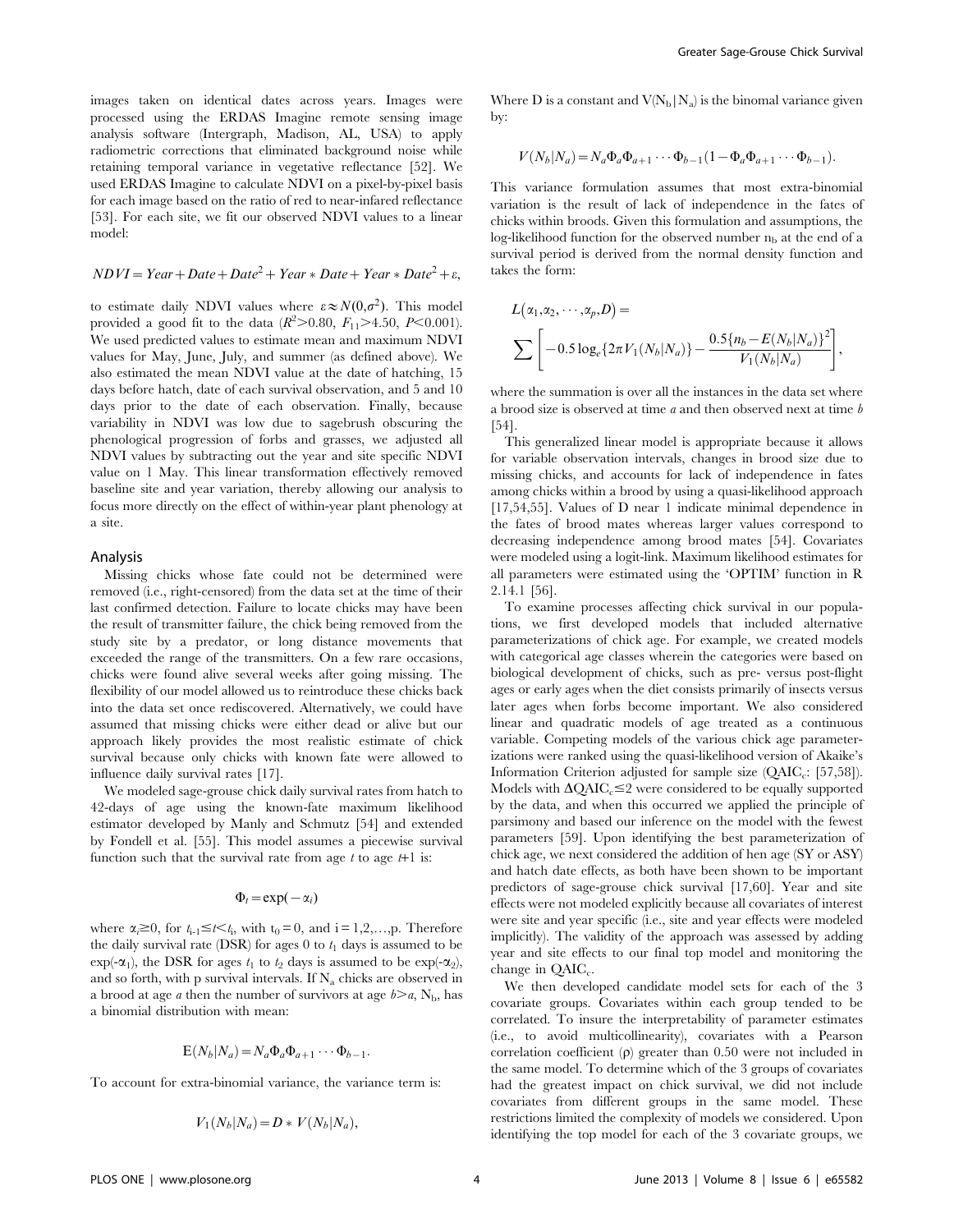obtained 95% bootstrap confidence intervals for model parameters using 5,000 samples with replacement from our dataset [61]. All continuous covariates were Z-standardized prior to analyses. We calculated the proportional reduction in deviance [62] for each model relative to the null model:

$$
D_I = 1 - (dev_I/dev_N)
$$

where  $D_I$  is the Zheng-score for the model of interest,  $dev_I$  is the deviance for the model of interest, and  $dev_N$  is the deviance for the null model (unless otherwise noted, an intercept-only model) and deviance was calculated as -2\*quasi-log-likelihood. The Zhengscore is a goodness-of-fit measure for generalized linear models of longitudinal data and can be interpreted similarly to a standard coefficient of determination,  $\mathbb{R}^2$ , in a linear model [62]. We then further assessed model fit by calculating the ratio of the Zhengscore for the model of interest relative to the spatially and temporally saturated model [63]:

$$
R_I = D_I/D_{FS}
$$

where  $D_I$  is the Zheng-score for the model of interest and  $D_{FS}$  is the Zheng-score for the fully spatial and temporally saturated model. Values of R close to zero indicate little improvement in model fit over the null model, whereas values of R that approach one indicate model fit similar to the fully saturated model.

# Results

# Chick statistics

Most hens had a single brood during the course of our multiyear study; however, 24 of the 142 hens had broods during more than one year of the study. Peak hatch date ranged from 25 May to 7 June at the Utah study area and from 19 May to 30 May for the Idaho area. During the 9 years of study we attached radio transmitters to 518 chicks from 142 broods, resulting in 11,188 chick exposure days (Table 1). Chick age at the time of capture ranged from 1 to 8 days. A total of 18 chicks were determined to have died as a result of capture, and were excluded from analyses.

Table 1. Capture statistics for greater sage-grouse chicks marked in Idaho (1999–2002) and Utah (2005–2009).

| Year  | Broods <sup>1</sup> | Chicks <sup>2</sup> | Hen Ages <sup>3</sup> | Marked <sup>4</sup> |
|-------|---------------------|---------------------|-----------------------|---------------------|
| 1999  | 13                  | 30                  | $SY = 3$ , $ASY = 10$ | 2.31                |
| 2000  | 15                  | 42                  | $SY = 4$ , $ASY = 11$ | 2.80                |
| 2001  | 14                  | 40                  | $SY = 1$ , $ASY = 13$ | 2.86                |
| 2002  | 24                  | 71                  | $SY = 5.$ ASY = 19    | 2.96                |
| 2005  | 21                  | 89                  | $SY = 11, ASY = 10$   | 4.24                |
| 2006  | 21                  | 61                  | $SY = 0$ , $ASY = 21$ | 2.90                |
| 2007  | 12                  | 55                  | $SY = 4$ , $ASY = 8$  | 4.58                |
| 2008  | 11                  | 66                  | $SY = 2$ , $ASY = 9$  | 6.00                |
| 2009  | 11                  | 64                  | $SY = 1$ , $ASY = 10$ | 5.82                |
| Total | 142                 | 518                 | $SY = 31, ASY = 111$  | 3.65                |

1 Number of broods captured.

<sup>2</sup>Total number of chicks marked with radio-transmitters.

 $3$ SY = second year hen (hatched the previous year), ASY = after second year hen

(hatched  $\geq$ 2 years earlier).

<sup>4</sup> Average number of chicks marked per brood.

doi:10.1371/journal.pone.0065582.t001

We censored an additional 159 missing chicks from the dataset after the last date of telemetry observation.

#### Base null model

Our best intra-annual model of chick survival included linear and quadratic effects of chick age (Table S1). This model clearly out-performed all other intra-annual temporal models in terms of QAICc value. This model was then used as the base model for evaluation of the main effects of hen age and hatch date. Comparison of QAICc scores for these models (Table S2) shows that the model including only hen age and the additive effects of hen age and hatch date were both competitive  $(\Delta \text{ QAICc} \leq 2)$ . Because the model containing only the effect of hen age was more parsimonious, we chose to retain this model as the base null model for comparison of climate, drought, and greenness phenology covariates [64].

## NDVI models

All NDVI covariates considered were highly correlated (all  $p>0.62$ ). Thus, we did not construct models containing multiple NDVI covariates. All 13 single NDVI-effect models produced positive beta estimates (Table S3). Five models were equally supported by the data  $(\Delta QAICc \le 2.0,$  Table S3). However, none of the 13 models, including the top 5 models, resulted in a meaningful increase in model fit (as measured by the R-score) relative to the base model. Additionally, the 95% confidence intervals for the effect of the average NDVI in July relative to May 1 for a given site and year (the model with lowest  $QAIC<sub>c</sub>$ ) were symmetrical around zero, indicating a weak and imprecise effect (Table S4).

# Drought models

As with our NDVI covariates, all drought covariates were highly correlated (all  $\rho$ >0.77) so only single-effect models were considered. Of the 10 drought models considered, the model including the effect of the PZI for the preceding winter performed best (Table S5). The addition of winter PZI to the base model resulted in an approximate 40% increase in the R-score, indicating a substantial improvement in model fit. Further, the 95% confidence interval for winter PZI indicated a significant positive effect of the covariate on chick survival (Fig. 2, Table S6).

# Climate models

Several combinations of climatic covariates had correlation coefficients below our critical value. Additive effects of multiple climatic covariates were modeled if the correlation between all covariates was less than 0.5 and the model was deemed to be ecologically meaningful. These conditions resulted in the construction of 18 models (Table S7). The top climate model (minimum temperature in May+total precipitation in July) fit the data well ( $R\text{-score} = 0.766$ ) and was the overall top model (Table 2). Both climatic effects in the top model were negatively associated with chick survival (Figs. 3–4). Despite the model fitting the data well, only the effect of July precipitation was significantly different from zero (Table S8). To ensure that the effects in our top model were robust and were not confounded by underlying effects of site and/or year, we added site and year effects to our top climate model (Table S9). Models containing year effects did not converge and models including additive and interactive site effects were not supported by the data (based on  $\Delta QAIC<sub>c</sub>$ ), indicating that our results are robust across the 2 study sites. Allowing daily survival to change with chick age and holding all other covariate values at the sample mean, predicted values from our top model yielded a 42-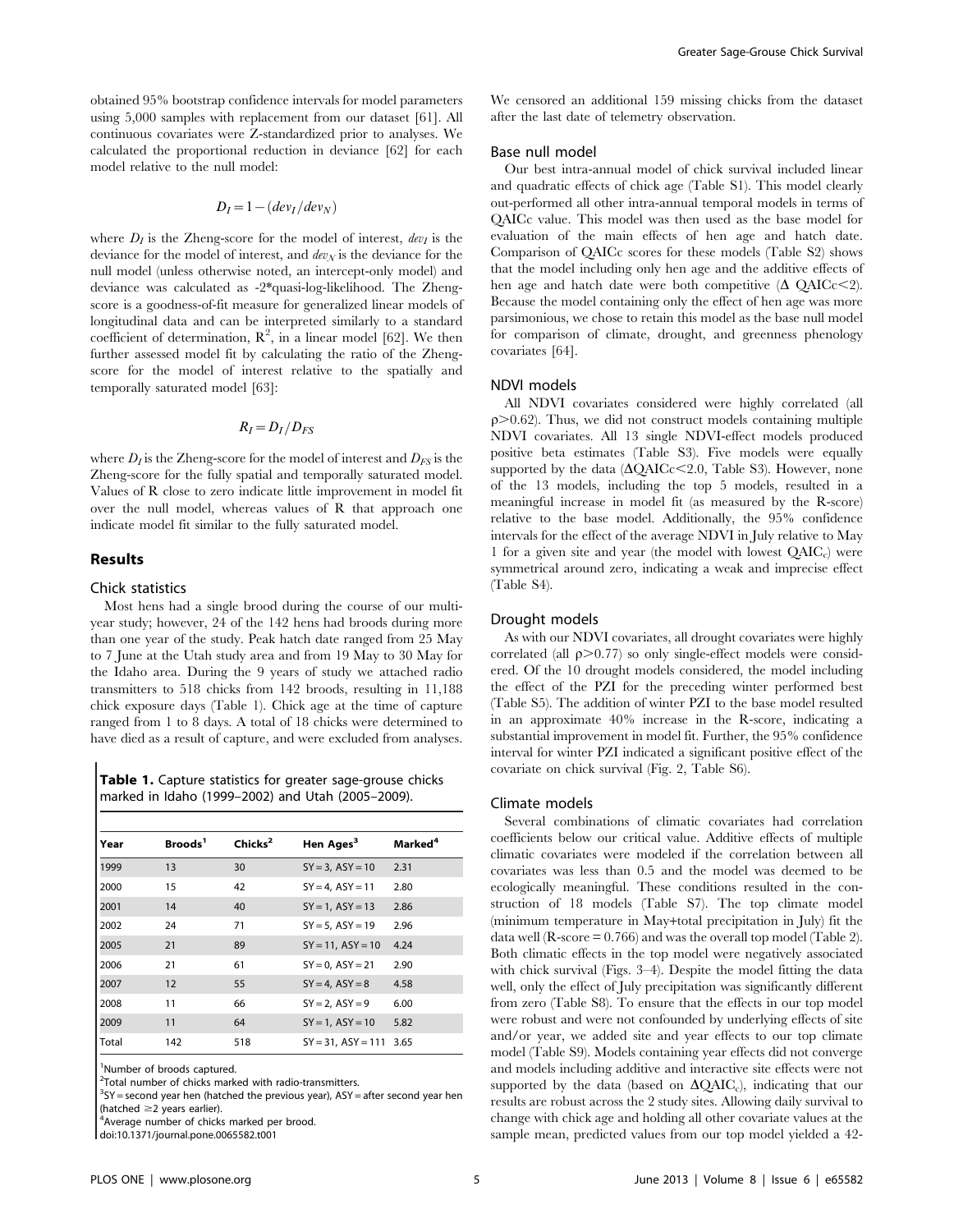

Figure 2. Effects of changes in winter drought severity (PZI) on the probability of greater sage-grouse chick survival to 42 days of age. Dashed lines indicate 95% confidence intervals. Negative values correspond to increasingly severe drought conditions. A change of 0.0 is equal to the mean Winter Palmer Z-Index score observed during the extent of this study. Palmer (1965) stated that a drought score of -2 was indicative of moderate drought. doi:10.1371/journal.pone.0065582.g002

day survival probability of  $0.475$  (95% CI = 0.375 to 0.566). Estimates of D from the 3 top models all indicate that dependence in the fates among brood mates was low (1.6149 to 1.7085) but non-negligible (Tables S4, S6, S8).

### Discussion

Studies of avian survival are often short-term and conducted on a single study area. While such studies provide important



Figure 3. Effects of May minimum temperature on the probability of greater sage-grouse chick survival to 42 days of age. Dashed lines indicate 95% confidence intervals. A change of 0.0 is equal to the mean May minimum temperature observed during the extent of this study. doi:10.1371/journal.pone.0065582.g003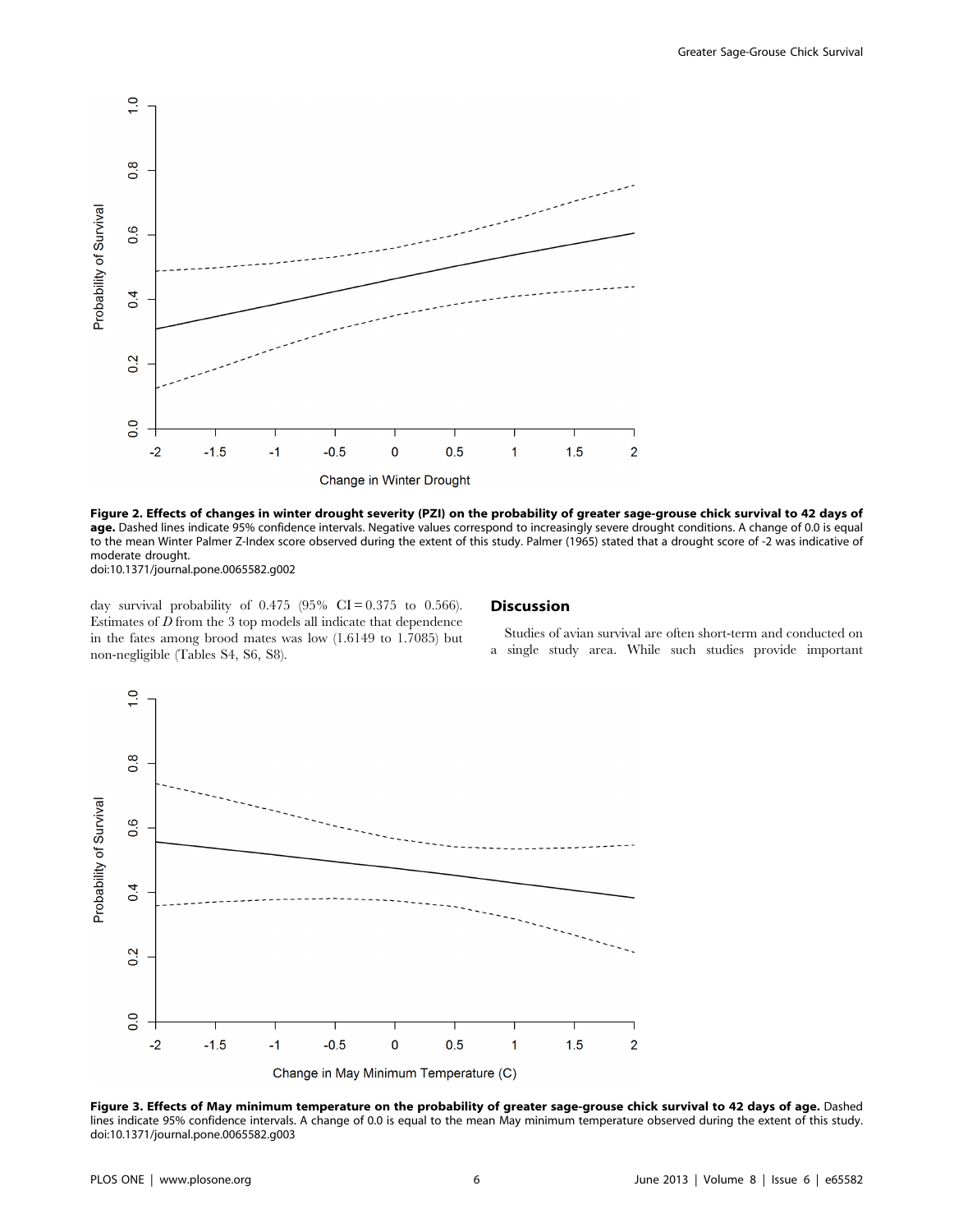

Figure 4. Effects of July precipitation on the probability of greater sage-grouse chick survival to 42 days of age. Dashed lines indicate 95% confidence intervals. A change of 0.0 is equal to the mean July precipitation observed during the extent of this study. doi:10.1371/journal.pone.0065582.g004

information, for many species there is a lack of knowledge concerning general large-scale factors which influence dynamics across space and time. An understanding of large-scale population drivers is essential for effective wildlife conservation planning and provides a baseline for developing meaningful hypotheses about specific local factors affecting populations at smaller spatial and temporal scales. Our study is the first to attempt to establish this

Table 2. Comparison of top chick survival models among the landscape-scale covariate groups.

| Model                                           | κ              | <b>OAICc</b> | <b>AOAICc</b> | w,    | <b>R-score</b> |
|-------------------------------------------------|----------------|--------------|---------------|-------|----------------|
| Base+Saturated<br>Model                         | 13             | $-121.45$    | 0.00          | 0.999 | 1.000          |
| Base+May Min<br>Temp+July Precip<br>$(-,-)$     | $\overline{7}$ | $-58.30$     | 63.15         | 0.000 | 0.766          |
| Base+Winter PZI<br>$(+)$                        | 6              | 58.21        | 179.66        | 0.000 | 0.396          |
| Base+July Mean<br>$NDVI (+)$                    | 6              | 178.53       | 299.98        | 0.000 | 0.022          |
| <b>Ouadratic Chick</b><br>Age+Hen Age<br>(Base) | 5              | 183.48       | 304.93        | 0.000 | 0.000          |

All models contain the base effects of quadratic chick age and hen age. Models were evaluated using the Quasi-Akaike's Information Criterion (QAIC). K = number of parameters.  $w_i$  = model weight (i.e. the likelihood of a particular model being the best model). R-score = percent reduction of deviance relative to the base model (Quadratic Chick Age+Hen Age). The saturated model contains effects for site (1 parameter) and each year (7 parameters). Typically 8 parameters would be required to model the effects of 9 years. However, because years did not overlap between the 2 sites we were able to fully specify year effects with only 7 parameters. doi:10.1371/journal.pone.0065582.t002

baseline for the survival of greater sage-grouse chicks across multiple populations.

### Independence of brood mates

Our modeling approach allowed simultaneous incorporation of commonly collected demographic information (hatch date, chick age, hen age) as well as publically accessible landscape level biotic (NDVI) and abiotic (temperature, precipitation, drought) information into survival models implemented in R [56]. Additionally, our approach allowed us to account for the potential lack of independence among chicks from the same brood [55]. Estimates of D from the top 3 models (Tables S4, S6, S8) ranged from 1.6149 to 1.7085 and, in all cases, confidence intervals did not include one or the mean number of chicks marked per brood (3.65, Table 1). This finding indicates that, while not highly dependent, fates were not independent among brood mates. This supports our decision to use the Manly and Schmutz [54] survival estimator rather than traditional known-fate survival estimators that assume fates of individuals are independent.

#### Survival rate

Overall, chick survival during this study was relatively high. Our top model produced an average 42-day survival probability of 0.475 (95% CI = 0.375 to 0.566). This is similar to the 42-day survival rate of 0.50 reported for sage-grouse chicks by Dahlgren et al. [17] and considerably higher than the 28-day survival rate of 0.392 reported by Gregg and Crawford [18]. However, comparison of our observed survival rate to those of Gregg and Crawford [18] are potentially confounded by the use of different transmitter attachment methods (suture attachment versus subcutaneous implant). Gregg and Crawford [18] report a total of 32 chick mortalities attributable to capture compared to only 18 in our study despite a similar total number of chicks being marked in both studies. It is possible that our survival rates may be inflated if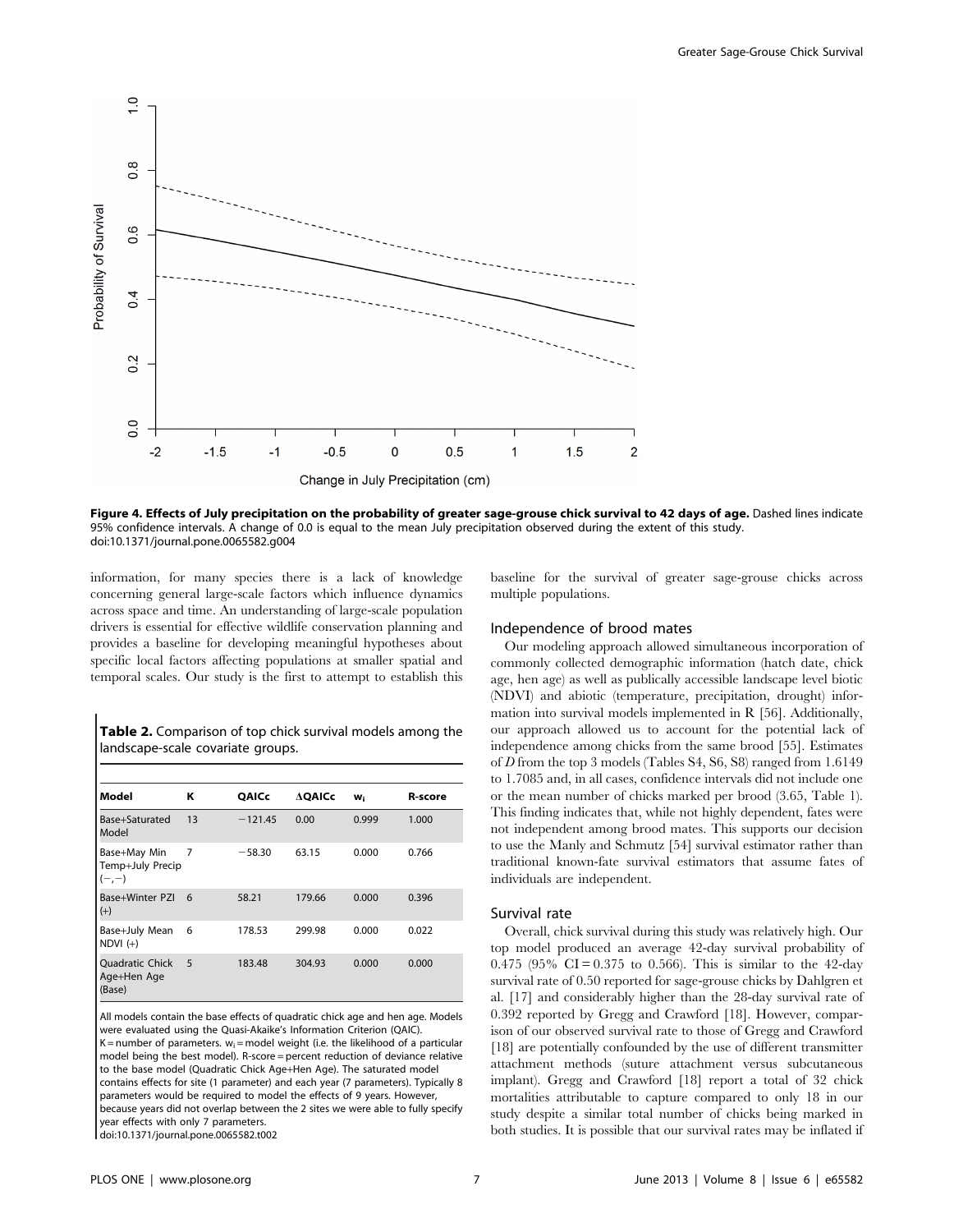some chicks treated as capture mortalities were incorrectly classified as such. However, the low incidence of chicks being classified as capture mortalities makes it unlikely that any misclassifications would significantly influence our findings.

Our analysis supported previous research that has shown both chick age and hen age to be important predictors of sage-grouse chick survival [17,60] (Tables S1 and S2). Interestingly, our models indicate that chicks hatched to second-year hens experience higher survival rates than chicks hatched to older hens. This effect has been previously reported for sage-grouse [17,60] although the mechanism underlying it has not been thoroughly explained. Despite being poorly estimated throughout (Tables S4, S6, S8), we chose to retain chick and hen age covariates in all models to minimize bias in estimates of the effects of interest.

## Effects of NDVI

In recent years, NDVI has proven to be a useful tool for understanding various aspects of animal ecology [65]. We found positive relationships between all of our measures of NDVI phenology and chick survival (Table S3). However, none of the NDVI measures resulted in substantial improvements in model fit, as measured by the R-score, relative to the base (chick age+hen age) model, nor were the effects significant. Blomberg et al. [27] similarly found that NDVI was positively associated with sagegrouse recruitment and population growth, but that NDVI provided weak predictive power relative to other predictors such as precipitation.

Given the importance of invertebrates and herbaceous vegetation in the diet of sage-grouse chicks [23,18,25], the poor predictive power of NDVI for sage-grouse chick survival is somewhat surprising because NDVI is a well-established index of net primary production [65,66,67], and invertebrate production is positively related to plant production [68]. We suggest that the extensive coverage of sagebrush across both study sites resulted in phenological measures of NDVI being less sensitive to changes in coverage of forbs and grasses, thereby diminishing the ability of NDVI to measure changes of direct relevance to sage-grouse chicks. Correspondingly, Paruelo and Lauenroth [29] found a generally smaller range of NDVI values in sagebrush-steppe ecosystems than in grasslands where plant phenological changes are likely easier to detect.

#### Effects of drought

Although local availability and abundance of specific invertebrates and forbs is proximally related to sage-grouse chick survival [17,18], survival is likely under the primary influence of physical factors such as precipitation (amount and timing), temperature, and drought. Accordingly, our analysis indicated that abiotic factors were better predictors of sage-grouse chick survival than phenology of NDVI. Our top drought model (Table S5) indicated the presence of a significant relationship between winter drought and chick survival (Table S6). Since smaller PZI (and PDSI) values correspond to increasingly severe drought conditions, the positive parameter estimate associated with the winter drought effect implies that winter droughts lead to reduced chick survival (Fig. 2). Unfortunately, our data do not allow us to identify the true causal mechanism(s) underlying this relationship. Schwinning et al. [69] found that winter drought, even more so than summer drought, affects plant production during the following summer. Therefore, winter drought may affect sage-grouse chick survival via its influence on brood habitat quality. Additionally, winter drought may influence chick survival by affecting resource provisioning during egg formation. Forb abundance during the pre-nesting period is positively associated with hen nutrition [70], and hen nutrition prior to nest initiation is positively related to reproductive investment [71]. Thus, we suggest that either or both of these effects may be the mechanism behind the relationship between winter drought and chick survival that we observed.

# Effects of climate

Blomberg et al. [27] reported relatively stable survival rates for adult sage-grouse but found that recruitment was variable and strongly influenced by annual climatic variation. These findings led the authors to conclude that stability of sage-grouse populations is dependent upon stable annual survival rates and occasional large inputs of new individuals into the population when climatic conditions are amenable to chick and juvenile survival. Our results support this assertion that climatic variables play a primary role in determining sage-grouse reproductive success. Of the 3 groups of predictors of chick survival we considered, models containing climatic effects clearly outperformed all other models (Table S7 versus Tables S5 and S3).

Our top climatic model fit the data well (Table 2, Rscore  $= 0.766$ ). In addition to the effects of chick and hen age, the top model included the minimum temperature in May (MMT) and precipitation in July, both producing negative parameter estimates (Table S8). We initially hypothesized that MMT could have either a positive or negative association with chick survival. Specifically, we predicted that MMT could be positive if higher minimum temperature resulted in fewer chicks dying due to exposure. Alternatively, we predicted that a negative effect of MMT would be attributable to high minimum temperatures leading to early snow melt and thus lower soil moisture and poor habitat quality throughout the brood-rearing period. We conclude that the latter is the case. Although particularly cold temperatures in late May could potentially result in increased exposure mortality, consideration of our peak hatch dates (see Section 3.1) reveals that it is unlikely that many chicks would be hatched early enough to be exposed to extreme low temperatures likely occurring in the first half of May. We also note that the minimum temperature in June is positively associated with chick survival, possibly indicating that exposure mortality does increase as temperature decreases during this timeframe.

Our interpretation of the negative effect of MMT on chick survival does raise concerns about the impact of projected climate on future sage-grouse reproductive success. Significant temperature increases have been documented across western North America in recent decades, and climate models consistently predict that temperatures will continue to increase into the foreseeable future [72]. Observed and projected warming trends have also been connected to observed and projected transitions from winter precipitation falling as rain rather than snow and consequently reduced spring snow pack [72,73,74].

The trend in warming temperatures could impact sage-grouse population dynamics as a result of phenological asynchrony [75], increased spread of exotic species such as red fox (Vulpes vulpes; [76]) and cheatgrass (*Bromus tectorum*; [5]), and increased frequency and severity of wildfires [77]. Blomberg et al. [27] concluded that projected climate change could result in reduced recruitment of sage-grouse. Our results support this conclusion. Figure 3 shows model-derived chick survival estimates across a range of MMT. According to our results, a  $2^{\circ}$ C increase in mean MMT, well within the range projected by most climate models [72], will result in an approximate 10% reduction in sage-grouse chick survival. This effect could be mitigated if sage-grouse are able to adjust their hatch dates to correspond with earlier snow melt and advanced plant phenology. A simple linear regression of our observed median hatch dates on MMT shows a significant correlation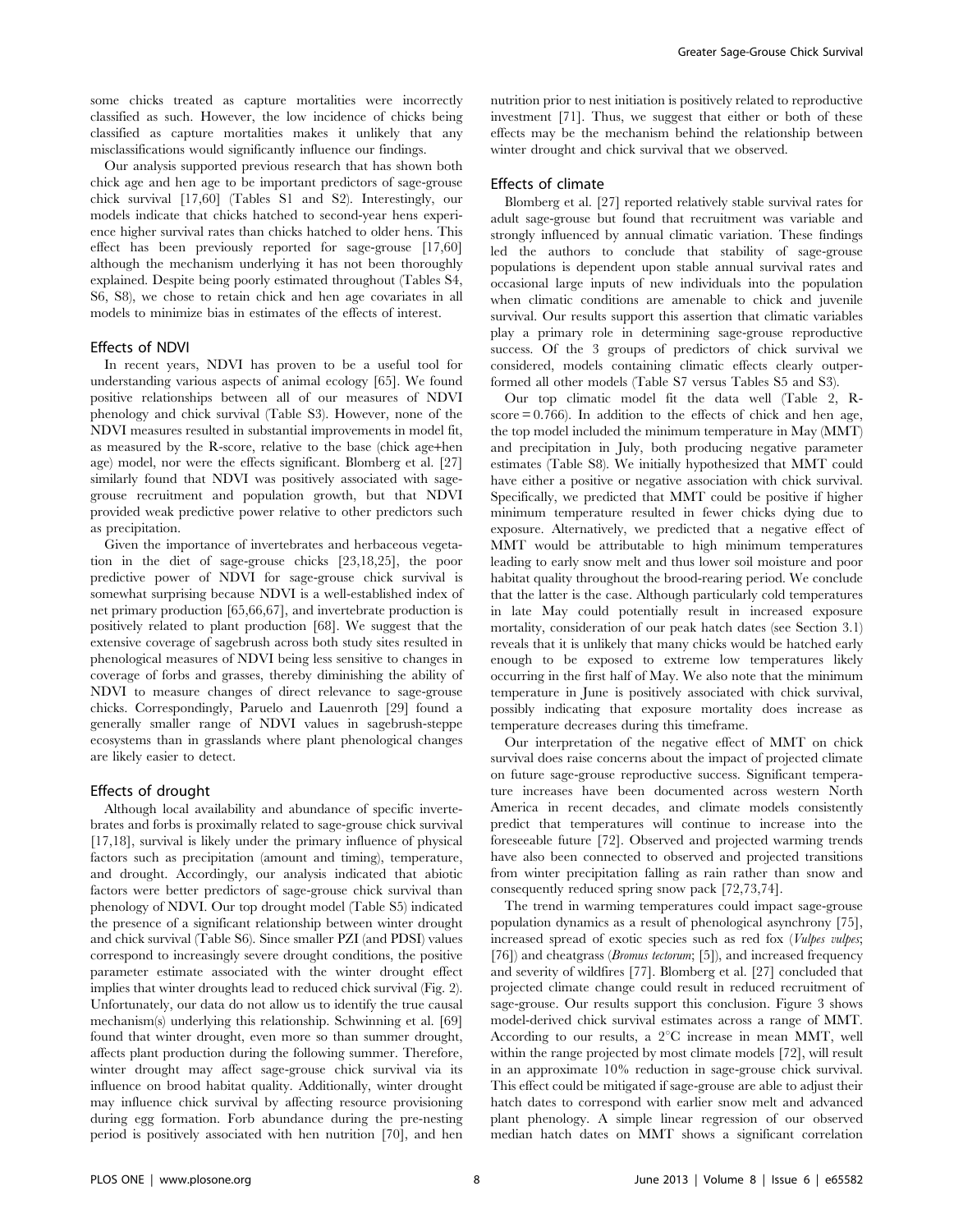(p = 0.0171,  $R^2$  = 0.58). This demonstrates that sage-grouse may be capable of synchronizing the timing of nesting with MMT for at least the range of MMT observed during our study. However, it is not clear if the level of plasticity in breeding phenology is sufficient to compensate for future climatic changes. Additionally, if warming results in a shift in the form of winter precipitation from snow to rain [73], chick survival may still be negatively affected by poor habitat quality, even if hens are able to adjust nest initiation to correspond with early snowmelt.

We initially hypothesized that July precipitation (JP) would have a positive effect on sage-grouse chick survival due to a moisture associated increase in plant and arthropod forage. However, our analysis showed a significant negative effect of JP (Table S8). While this result may be less intuitive, we conclude that it is real and meaningful. At least 2 mechanisms may underlie the relationship between chick survival and JP. First, chicks may be susceptible to exposure mortality in July. As noted above, the Utah study area is located in a monsoonal zone and receives a substantial proportion of the annual precipitation during late summer (primarily July and August). Monsoonal storms across the Utah study area often build quickly and result in significant temperature reductions followed by rain, hail, or both. By July, chicks are larger in size and are more independent of the brood hen [78]. If chicks are too large to be effectively brooded, severe monsoonal storms may result in chicks becoming soaked by rain and/or losing body temperature due to low temperatures or hail. While the Idaho study area is not in a monsoonal zone, it is possible that occasional severe July storms could produce similar effects. However, by July chicks should be more capable of thermoregulation relative to the early development period in June. Thus, we conclude that if exposure were a major source of chick mortality, models including the effect of June precipitation or the minimum temperature in June would have performed better.

Alternatively, JP may negatively affect sage-grouse chick survival through an interaction between increased moisture/ humidity and predator search efficiency (i.e., moisture facilitated predation hypothesis). Moisture on skin and feathers increases bacterial activity, subsequently increasing scent production [36,37,38,39,40]. Mammalian predators have been shown to respond rapidly to the presence of prey odor [79] and increased scent production may lead to enhanced prey detection rates. A number of studies have found increased nest predation rates following precipitation events for greater sage-grouse and other gallinaceous birds [33,80,81], and the phenomenon of moisturefacilitated predation may apply to chicks and adult birds as well [34,82]. We do not present observed chick predation rates due to concerns about correctly distinguishing between predation and scavenging. However, both of our study sites were inhabited by a suite of potential mammalian predators. Both study sites received predator management to reduce coyote (Canis latrans) predation on livestock, but coyotes and other common predators of sage-grouse chicks (red fox, badger [Taxidea taxus], weasels [Mustella sp.], and rattlesnakes [Crotalus viridis]) were present on both sites. In addition to the potential effects of moisture-facilitated predation by olfactory predators, JP may increase predation by avian predators if sage-grouse broods move to areas with less sagebrush cover following precipitation events to expedite drying and/or warming. Although not formally documented, we did observe broods along roadways at a higher frequency following precipitation events than at other times.

Effects of climate change on precipitation are less clear than the effects on temperature [72]. Climate models are inconclusive as to the sign of the effect on precipitation [83], and effects may vary by season [84]. In the absence of a consensus about effects of climate

change on summer precipitation, anticipating the effect of changing precipitation on ecological communities and populations is difficult. Our analysis indicates that a 2 cm change in JP (positive or negative) would result in an approximate 15% change in sage-grouse chick survival (Fig. 4).

Sage-grouse are a species of great conservation concern in western North America. Chick survival has been shown to be an important determinant of population growth rates [9,10], yet relatively little is known about climatic or other large-scale environmental factors affecting survival rates. Previous studies have identified specific habitat characteristics that influence survival [17,18]. These studies have led to a proliferation of efforts to manage brood-rearing habitats without thorough consideration of the abiotic factors influencing both habitat quality and chick survival. Our study clearly demonstrates that large-scale abiotic factors such as drought, temperature and precipitation have significant effects on chick survival. These factors are beyond the control of state and federal wildlife management agencies and highlight the importance of considering current and future climatic conditions when developing policy and conservation strategies for this species. However, the effects we observed were measured for populations inhabiting large intact tracts of sagebrush habitat. The availability of adequate amounts of suitable habitat is a prerequisite that must be met for the effects of the abiotic factors we studied to be relevant.

### Supporting Information

Table S1 Models for effect of age on greater sagegrouse chick survival. (DOCX)

Table S2 Models for effect of hen age and hatch date on greater sage-grouse chick survival. 'Age' is the top age varying model from Table S1. Signs in parentheses indicate the direction of respective covariate effects excluding chick age. (DOCX)

Table S3 Models for the effects of habitat greenness as measured by the Normalized Difference Vegetation Index (NDVI) on greater sage-grouse chick survival. Signs in parentheses indicate the direction of respective covariate effects excluding chick age. All models (except the intercept only model) contain the base effects of quadratic chick age and hen age. Models were evaluated using the Quasi-Akaike's Information Criterion (QAIC).  $K =$  number of parameters.  $w_i =$  model weight (i.e. the likelihood of a particular model being the best model). Rscore = percent reduction of deviance relative to the base model (Quadratic Chick Age+Hen Age). (DOCX)

Table S4 Parameter estimates with 95% confidence intervals for the top model of the effects of Normalized Difference Vegetation Index (NDVI) on greater sagegrouse chick survival. Confidence intervals were calculated based on 5,000 bootstraps of the original data set. (DOCX)

Table S5 Models for the effects of drought on greater sage-grouse chick survival. Signs in parentheses indicate the direction of respective covariate effects excluding chick age. All models (except the intercept only model) contain the base effects of quadratic chick age and hen age. Models were evaluated using the Quasi-Akaike's Information Criterion (QAIC). K = number of parameters.  $w_i$ = model weight (i.e. the likelihood of a particular model being the best model). R-score = percent reduction of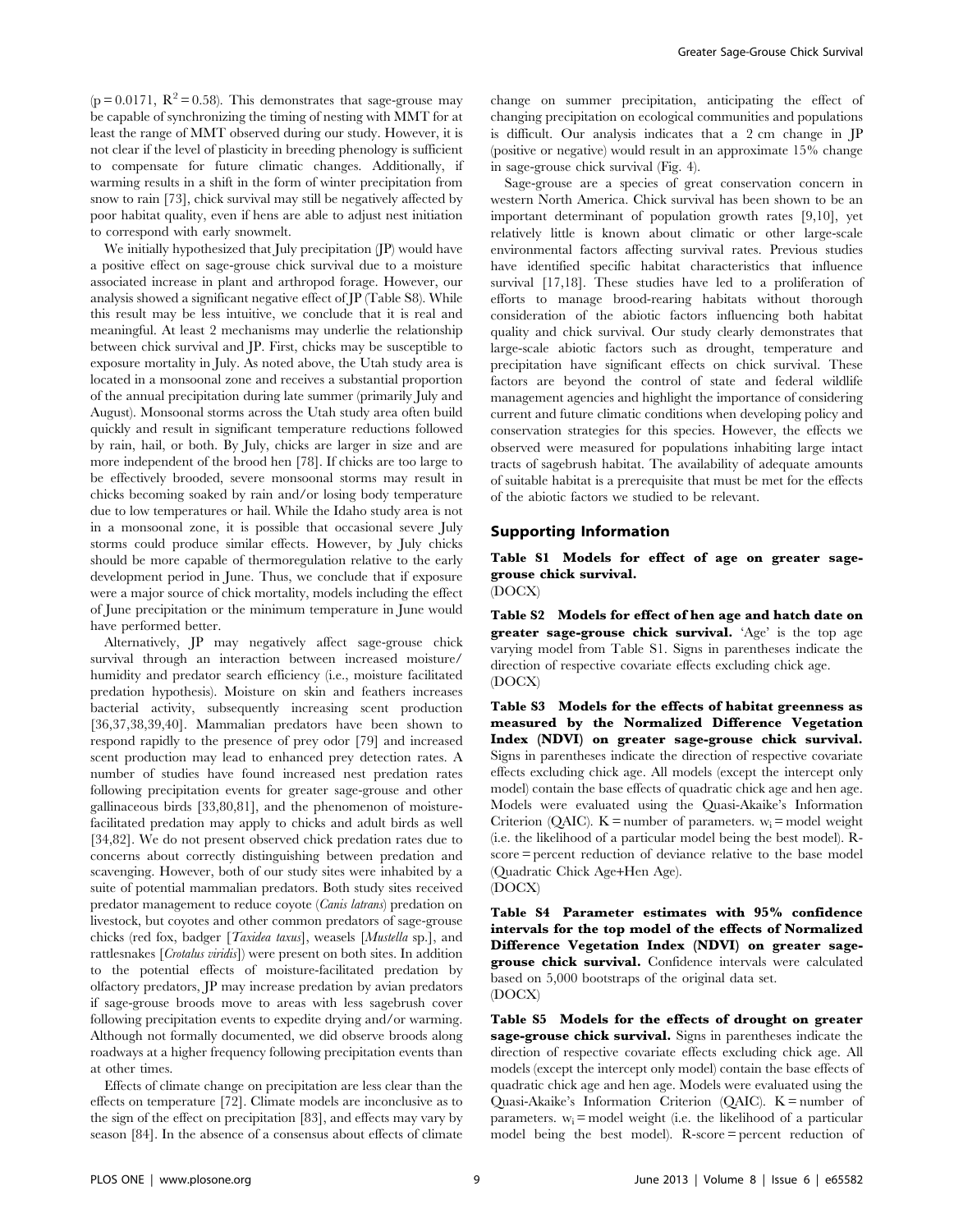deviance relative to the base model (Quadratic Chick Age+Hen Age).

(DOCX)

Table S6 Parameter estimates with 95% confidence intervals for the top model of the effect of drought on greater sage-grouse chick survival. Confidence intervals were calculated based on 5,000 bootstraps of the original data set. (DOCX)

Table S7 Models for the effects of climate on greater sage-grouse chick survival. Signs in parentheses indicate the direction of respective covariate effects excluding chick age. All models (except the intercept only model) contain the base effects of quadratic chick age and hen age. Models were evaluated using the Quasi-Akaike's Information Criterion (QAIC). K = number of parameters.  $w_i$ = model weight (i.e. the likelihood of a particular model being the best model). R-score = percent reduction of deviance relative to the base model (Quadratic Chick Age+Hen Age).

(DOCX)

Table S8 Parameter estimates with 95% confidence intervals for the top model of the effects of climate on

#### References

- 1. Jump AS, Peñuelas J (2005) Running to stand still: adaptation and the response of plants to rapid climate change. Ecol Letters 8: 1010–1020.
- 2. Thomas CD, Cameron A, Green RE, Bakkenes M, Beaumont LJ, et al. (2004) Extinction risk from climate change. Nature 427: 145–148.
- 3. Norris K (2004) Managing threatened species: the ecological toolbox, evolutionary theory and declining-population paradigm. J Applied Ecol 41: 413–426.
- 4. Garton EO, Connelly JW, Horne JS, Hagen CA, Moser A, et al. (2011) Greater sage population dynamics and probability of persistence. In: Knick, ST, Connelly, JW, eds. Greater sage-grouse: ecology and conservation of a landscape species and its habitats. Studies in Avian Biology, Vol. 38. University of California Press, Berkeley, USA. pp 293–382.
- 5. Miller RF, Knick ST, Pyke DA, Meinke CW, Hanser SE, et al. (2011) Characteristics of sagebrush habitats and limitations to long-term conservation. In: Knick, ST, Connelly, JW, eds. Greater sage-grouse: ecology and conservation of a landscape species and its habitats. Studies in Avian Biology, Vol. 38. University of California Press, Berkeley, USA. pp 145–184.
- 6. Harris W, Lungle K, Bristol B, Dickinson D, Eslinger D, et al. (2001) Canadian sage grouse recovery strategy. Saskatchewan Environment and Resource Management and Alberta Natural Resources Services.
- 7. USFWS (2010) Endangered and Threatened Wildlife and Plants; 12-month findings for petitions to list the greater sage-grouse (Centrocercus urophasianus) as threatened or endangered. Federal Register 50 CFR Part 17 [FWS-R6-ES-2010-00189]. http://www.fws.gov/mountain-prairie/species/birds/ sagegrouse/FR03052010.pdf
- 8. Connelly JW, Hagen CA, Schroeder MA (2011) Characteristics and dynamics of greater sage populations. In: Knick, ST, Connelly, JW, eds. Greater sage-grouse: ecology and conservation of a landscape species and its habitats. Studies in Avian Biology, Vol. 38. University of California Press, Berkeley, USA. pp 53–68.
- 9. Taylor RL, Walker BL, Naugle DE, Mills LS (2012) Managing multiple vital rates to maximize greater sage-grouse population growth. J Wildl Manage 76: 336–347.
- 10. Dahlgren DK (2009) Greater sage-grouse ecology, chick survival, and population dynamics, Parker Mountain, Utah. Utah State University, Logan: Ph.D. Dissertation.
- 11. Anthony RG, Willis MJ (2009) Survival rates of female greater sage-grouse in autumn and winter in southeastern Oregon. J Wildl Manage 73: 538–545.
- 12. Moynahan BJ, Lindberg MS, Thomas JW (2006) Factors contributing to process variance in annual survival of female greater sage-grouse in Montana. Ecol Appl 16: 1529–1538.
- 13. Pfister CA (1998) Patterns of variance in stage-structured populations: evolutionary predictions and ecological implications. Proc Nat Acad Sci 95: 213–218.
- 14. Gaillard JM, Yoccoz NG (2003) Temporal variation in survival of mammals: a case of environmental canalization? Ecology 84: 3294–3306.
- 15. Caswell H (2001) Matrix population models: construction, analysis and interpretation. 2nd edition.Sinauer Associates, Sunderland, Massachusetts, USA.
- 16. Aldridge CL, Boyce MS (2007) Linking occurrence and fitness to persistence: habitat-based approach for endangered greater sage-grouse. Ecol Appl 17: 508– 526.

greater sage-grouse chick survival. Confidence intervals were calculated based on 5,000 bootstraps of the original data set. (DOCX)

Table S9 Evaluation of the effects of site and year effects on the top model from Table S7. All models contain the base effects of quadratic chick age and hen age. Models were evaluated using the Quasi-Akaike's Information Criterion (QAIC).  $K =$  number of parameters.  $w_i =$  model weight (i.e. the likelihood of a particular model being the best model). (DOCX)

# Acknowledgments

We thank the many technicians who assisted with collecting data for this research. D. Menuz, J. Guttery and 2 anonymous reviewers provided valuable comments on earlier versions of this manuscript.

# Author Contributions

Conceived and designed the experiments: MRG DKD TAM JWC KPR NB. Performed the experiments: MRG DKD NB. Analyzed the data: MRG PAT DNK. Wrote the paper: MRG.

- 17. Dahlgren DK, Messmer TA, Koons DN (2010) Achieving better estimates of greater sage-grouse chick survival in Utah. J Wildl Manage 74: 1286–1294.
- 18. Gregg MA, Crawford JA (2009) Survival of greater sage-grouse chicks and broods in the northern Great Basin. J Wildl Manage 73: 904–913.
- 19. Drut MS, Crawford JA, Gregg MA (1994) Brood habitat use by sage grouse in Oregon. Great Basin Naturalist 54: 170–176.
- 20. Klebenow DA (1969) Sage grouse nesting and brood habitat in Idaho. J Wildl Manage 33: 649–662.
- 21. Sveum CM, Crawford JA, Edge WD (1998) Use and selection of brood-rearing habitat by sage grouse in south central Washington. Great Basin Nat 58: 344– 351.
- 22. Wallestad RO (1971) Summer movements and habitat use by sage grouse broods in central Montana. J Wildl Manage 35: 129–136.
- 23. Drut MS, Pyle WH, Crawford JA (1994) Diets and food selection of sage grouse chicks in Oregon. J Range Manage 47: 90–93.
- 24. Johnson GO, Boyce MS (1990) Feeding trials with insects in the diet of sage grouse chicks. J Wildl Manage 54: 89–91.
- 25. Klebenow DA, Gray GM (1968) Food habits of juvenile sage grouse. J Range Manage 21: 80–83.
- 26. Peterson JG (1970) The food habits and summer distribution of juvenile sage grouse in central Montana. J Wildl Manage 34: 147–155.
- 27. Blomberg EJ, Sedinger JS, Atamian MT, Nonne DV (2012) Characteristics of climate and landscape disturbance influence the dynamics of greater sage-grouse populations. Ecosphere 3: 55.
- 28. Box EO, Holben BN, Kalb V (1989) Accuracy of the AVHRR vegetation index as a predictor of biomass, primary production, and new  $CO<sub>2</sub>$  flux. Vegetatio 80: 71–89.
- 29. Paruelo JM, Lauenroth WK (1995) Regional patterns of normalized difference vegetation index in North American shrublands and grasslands. Ecology 76: 1888–1898.
- 30. Pettorelli N, Vik JO, Mysterud A, Gaillard JM, Tucker CJ, et al. (2005) Using the satellite-derived NDVI to assess ecological responses to environmental change. TREE 20: 503–510.
- 31. Walker DA, Halfpenny JC, Walker MD, Wessman CA (1993) Long-term studies of snow-vegetation interactions. BioScience 43: 287–301.
- 32. Hannon SJ, Martin K (2006) Ecology of juvenile grouse during the transition to adulthood. Journal of Zoology 269: 422–433.
- 33. Herman-Brunson KM, Jensen KC, Kaczor NW, Swanson CC, Rumble MA, et al. (2009) Nesting ecology of greater sage-grouse Centrocercus urophasianus at the eastern edge of their historic distribution. Wildl Biol 15: 237–246.
- 34. Lehman CP, Flake LD, Rumble MA, Thompson DJ (2008) Merriam's turkey poult survival in the Black Hills, South Dakota. Intermountain J Sci 14: 78–88.
- 35. Roberts SD, Coffey JM, Porter WF (1995) Survival and reproduction of female wild turkeys in New York. J Wildl Manage 59: 437–447.
- 36. Syrotuck WG (1972) Scent and the scenting dog. Arner Publishers, Rome, New York, USA.
- 37. Barros N, Gomez-Orellana I, Feijóo S, Balsa R (1995) The effects of soil moisture on soil microbial activity studied by microcalorimetry. Thermochimica Acta 249: 161–168.
- 38. Bohn HL, Bohn KH (1999) Moisture in biofilters. Enviro Progress 18: 156–161.